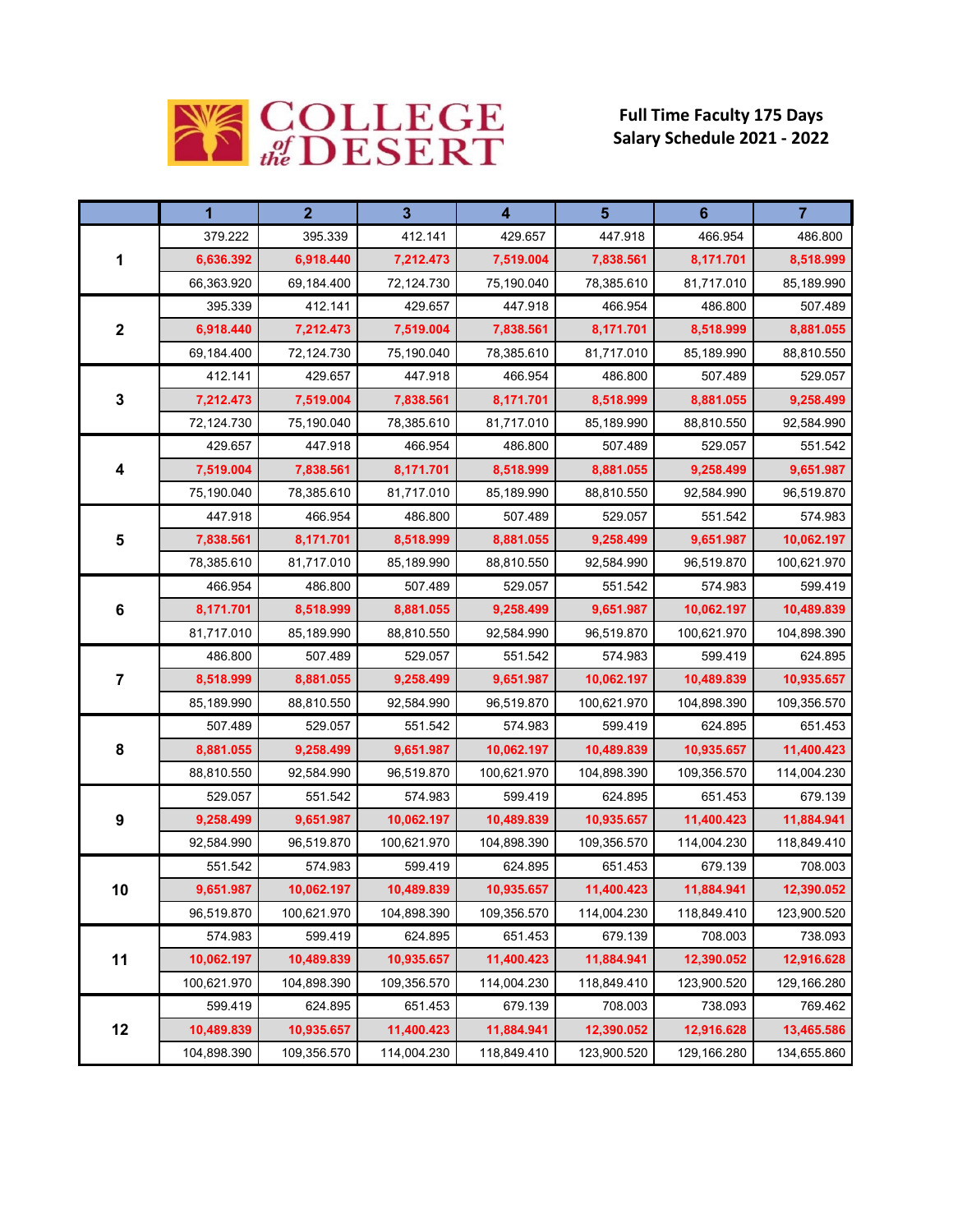

## **Full Time Faculty 192 Days Salary Schedule 2021 ‐ 2022**

|                         | 1           | $\overline{2}$ | $\overline{3}$ | 4           | $5\phantom{1}$ | $6\phantom{1}$ | $\overline{7}$ |
|-------------------------|-------------|----------------|----------------|-------------|----------------|----------------|----------------|
| 1                       | 379.223     | 395.340        | 412.142        | 429.658     | 447.918        | 466.954        | 486.800        |
|                         | 6,619.157   | 6,900.472      | 7,193.743      | 7,499.477   | 7,818.205      | 8,150.478      | 8,496.873      |
|                         | 72,810.727  | 75,905.192     | 79,131.173     | 82,494.247  | 86,000.255     | 89,655.258     | 93,465.603     |
| $\boldsymbol{2}$        | 395.340     | 412.142        | 429.658        | 447.918     | 466.954        | 486.800        | 507.489        |
|                         | 6,900.472   | 7,193.743      | 7,499.477      | 7,818.205   | 8,150.478      | 8,496.873      | 8,857.989      |
|                         | 75,905.192  | 79,131.173     | 82,494.247     | 86,000.255  | 89,655.258     | 93,465.603     | 97,437.879     |
| 3                       | 412.142     | 429.658        | 447.918        | 466.954     | 486.800        | 507.489        | 529.057        |
|                         | 7,193.743   | 7,499.477      | 7,818.205      | 8,150.478   | 8,496.873      | 8,857.989      | 9,234.455      |
|                         | 79,131.173  | 82,494.247     | 86,000.255     | 89,655.258  | 93,465.603     | 97,437.879     | 101,579.005    |
| 4                       | 429.658     | 447.918        | 466.954        | 486.800     | 507.489        | 529.057        | 551.542        |
|                         | 7,499.477   | 7,818.205      | 8,150.478      | 8,496.873   | 8,857.989      | 9,234.455      | 9,626.920      |
|                         | 82,494.247  | 86,000.255     | 89,655.258     | 93,465.603  | 97,437.879     | 101,579.005    | 105,896.120    |
| 5                       | 447.918     | 466.954        | 486.800        | 507.489     | 529.057        | 551.542        | 574.983        |
|                         | 7,818.205   | 8,150.478      | 8,496.873      | 8,857.989   | 9,234.455      | 9,626.920      | 10,036.065     |
|                         | 86,000.255  | 89,655.258     | 93,465.603     | 97,437.879  | 101,579.005    | 105,896.120    | 110,396.715    |
|                         | 466.954     | 486.800        | 507.489        | 529.057     | 551.542        | 574.983        | 599.420        |
| 6                       | 8,150.478   | 8,496.873      | 8,857.989      | 9,234.455   | 9,626.920      | 10,036.065     | 10,462.597     |
|                         | 89,655.258  | 93,465.603     | 97,437.879     | 101,579.005 | 105,896.120    | 110,396.715    | 115,088.567    |
|                         | 486.800     | 507.489        | 529.057        | 551.542     | 574.983        | 599.420        | 624.895        |
| $\overline{\mathbf{7}}$ | 8,496.873   | 8,857.989      | 9,234.455      | 9,626.920   | 10,036.065     | 10,462.597     | 10,907.258     |
|                         | 93,465.603  | 97,437.879     | 101,579.005    | 105,896.120 | 110,396.715    | 115,088.567    | 119,979.838    |
| 8                       | 507.489     | 529.057        | 551.542        | 574.983     | 599.420        | 624.895        | 651.453        |
|                         | 8,857.989   | 9,234.455      | 9,626.920      | 10,036.065  | 10,462.597     | 10,907.258     | 11,370.815     |
|                         | 97,437.879  | 101,579.005    | 105,896.120    | 110,396.715 | 115,088.567    | 119,979.838    | 125,078.965    |
| 9                       | 529.057     | 551.542        | 574.983        | 599.420     | 624.895        | 651.453        | 679.140        |
|                         | 9,234.455   | 9,626.920      | 10,036.065     | 10,462.597  | 10,907.258     | 11,370.815     | 11,854.075     |
|                         | 101,579.005 | 105,896.120    | 110,396.715    | 115,088.567 | 119,979.838    | 125,078.965    | 130,394.825    |
| 10                      | 551.542     | 574.983        | 599.420        | 624.895     | 651.453        | 679.140        | 708.003        |
|                         | 9,626.920   | 10,036.065     | 10,462.597     | 10,907.258  | 11,370.815     | 11,854.075     | 12,357.873     |
|                         | 105,896.120 | 110,396.715    | 115,088.567    | 119,979.838 | 125,078.965    | 130,394.825    | 135,936.603    |
| 11                      | 574.983     | 599.420        | 624.895        | 651.453     | 679.140        | 708.003        | 738.093        |
|                         | 10,036.065  | 10,462.597     | 10,907.258     | 11,370.815  | 11,854.075     | 12,357.873     | 12,883.083     |
|                         | 110,396.715 | 115,088.567    | 119,979.838    | 125,078.965 | 130,394.825    | 135,936.603    | 141,713.913    |
| 12                      | 599.420     | 624.895        | 651.453        | 679.140     | 708.003        | 738.093        | 769.462        |
|                         | 10,462.597  | 10,907.258     | 11,370.815     | 11,854.075  | 12,357.873     | 12,883.083     | 13,430.614     |
|                         | 115,088.567 | 119,979.838    | 125,078.965    | 130,394.825 | 135,936.603    | 141,713.913    | 147,736.754    |